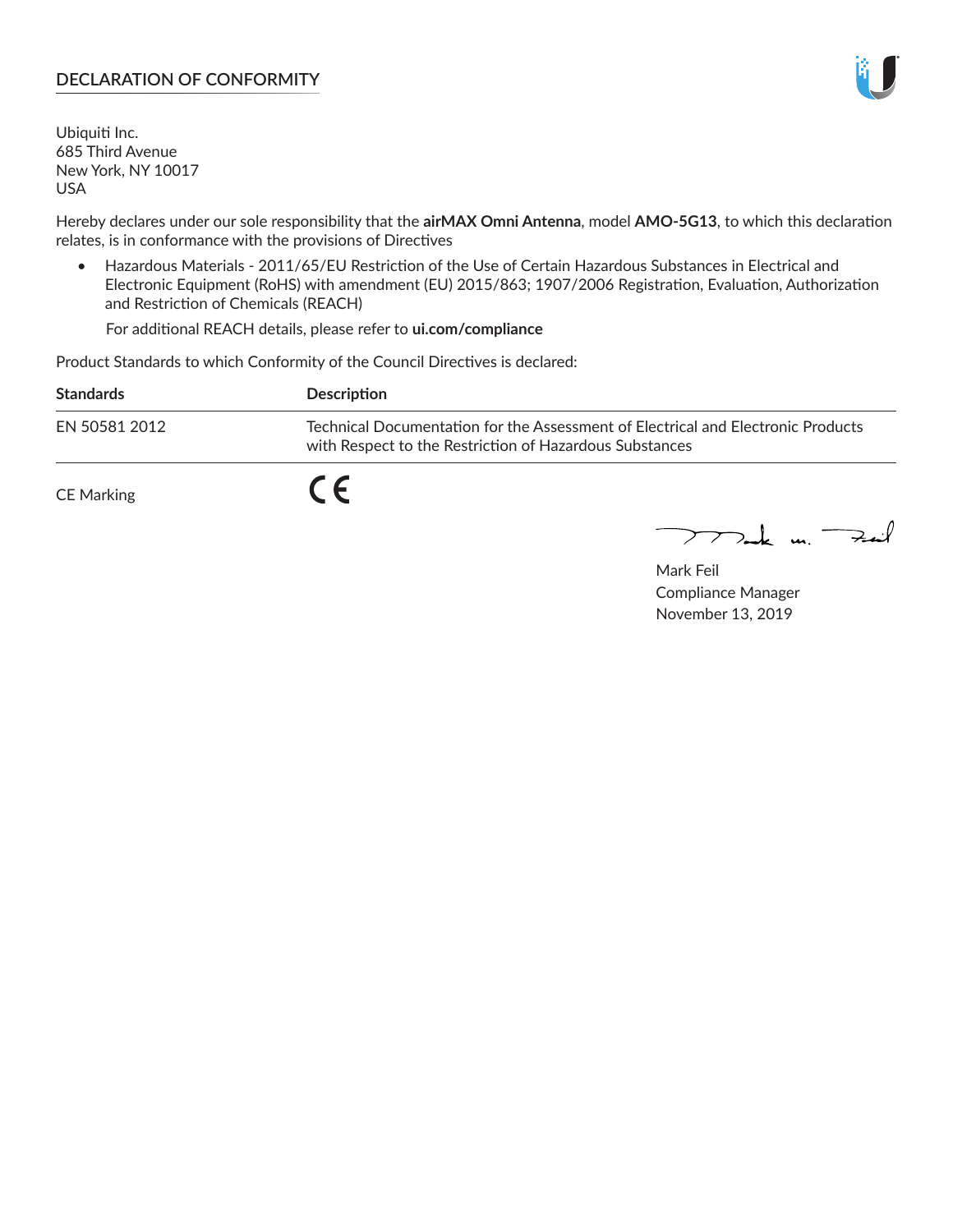# **DECLARATION OF CONFORMITY**



### **български** [Bulgarian]

С настоящото UBIQUITI декларира, че това устройство AMO-5G13 отговаря на основните изисквания и други приложими разпоредби на Директива 2011/65/ЕС с изменение (ЕС) 2015/863.

# **Hrvatski** [Croatian]

Tvrtka UBIQUITI ovim putem izjavljuje da je ovaj uređaj AMO-5G13 u skladu s osnovnim zahtjevima i ostalim bitnim odredbama direktiva 2011/65/EU i dopunom (EU) 2015/863.

# **Čeština** [Czech]

Společnost UBIQUITI tímto prohlašuje, že zařízení AMO-5G13 splňuje základní požadavky a jiné související podmínky směrnice 2011/65/EU a dodatku (EU) 2015/863.

### **Dansk** [Danish]

Hermed erklærer UBIQUITI, at denne AMO-5G13-enhed overholder de essentielle krav og andre relevante bestemmelser i direktivet 2011/65/EU med tillæg (EU) 2015/863.

### **Nederlands** [Dutch]

UBIQUITI verklaart hierbij dat dit AMO-5G13-apparaat voldoet aan de essentiële vereisten en andere relevante voorwaarden uit de Europese richtlijn 2011/65/EU en gedelegeerde richtlijn (EU) 2015/863.

### **English**

Hereby, UBIQUITI, declares that this AMO-5G13 device, is in compliance with the essential requirements and other relevant provisions of Directive 2011/65/EU with amendment (EU) 2015/863.

### **Eesti keel** [Estonian]

Käesolevaga kinnitab UBIQUITI, et antud AMO-5G13 seade vastab direktiivis 2011/65/EL välja toodud põhilistele nõuetele ning muudele asjakohastele sätetele, koos parandusega (EL) 2015/863.

### **Suomi** [Finnish]

UBIQUITI vakuuttaa täten, että tämä AMO-5G13-laite on direktiivien 2011/65/EU ja (EU) 2015/863 oleellisten vaatimusten ja muiden ehtojen mukainen.

### **Français** [French]

Par les présentes, UBIQUITI déclare que ce dispositif AMO-5G13 est conforme aux exigences essentielles et aux autres dispositions pertinentes de la directive 2011/65/UE avec l'amendement (UE) 2015/863.

### **Deutsch** [German]

UBIQUITI erklärt hiermit, dass dieses Gerät AMO-5G13 den grundlegenden Anforderungen und anderen relevanten Bestimmungen der Richtlinien 2011/65/EU und (EU) 2015/863 entspricht.

### **Ελληνικά** [Greek]

Δια του παρόντος η UBIQUITI δηλώνει ότι αυτή η συσκευή AMO-5G13 συμμορφώνεται με τις βασικές απαιτήσεις και άλλες σχετικές διατάξεις της Οδηγίας 2011/65/ΕΕ με την τροποποίηση (ΕΕ) 2015/863.

### **Magyar** [Hungarian]

Az UBIQUITI kijelenti, hogy a(z) AMO-5G13 számú eszköz megfelel a 2011/65/EU irányelv (EU) 2015/863. számú módosítása alapvető követelményeinek és egyéb vonatkozó rendelkezéseinek.

### **Íslenska** [Icelandic]

UBIQUITI lýsir því hér með yfir að AMO-5G13 er í samræmi við nauðsynlegar kröfur og önnur viðeigandi ákvæði í tilskipun 2011/65/EU ásamt viðbótum í (EU) 2015/863.

### **Italiano** [Italian]

Con la presente, UBIQUITI dichiara che il presente dispositivo AMO-5G13 è conforme ai requisiti essenziali e alle altre disposizioni pertinenti della direttiva 2011/65/UE con l'emendamento (UE) 2015/863.